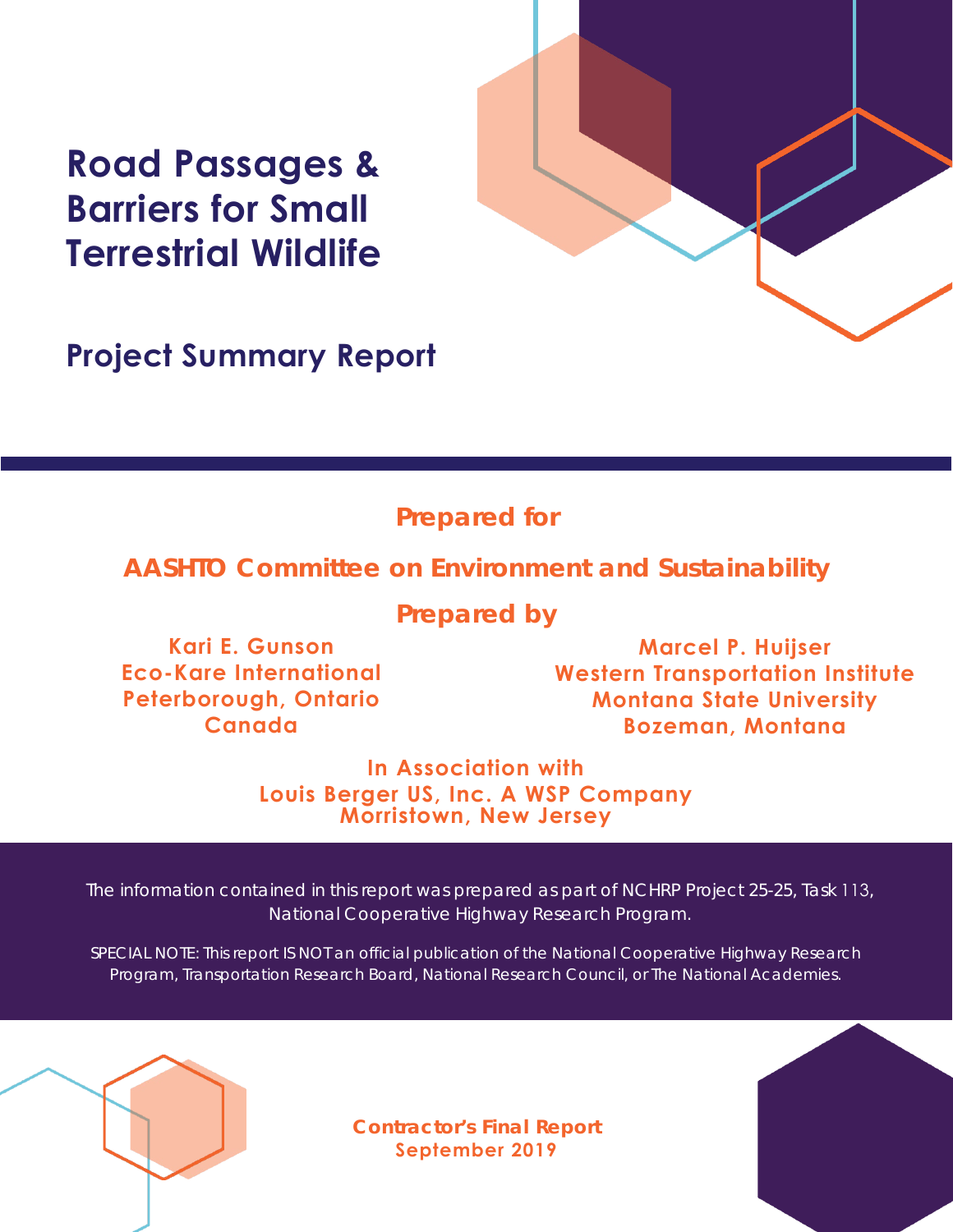## **Acknowledgments**

This study was conducted for the American Association of State Highway and Transportation Officials (AASHTO) Committee on Environment and Sustainability, with funding provided through the National Cooperative Highway Research Program (NCHRP) Project 25-25, Task 113, *Road Passages and Barriers for Small Terrestrial Wildlife: Summary and Repository of Design Examples*. NCHRP is supported by annual voluntary contributions from the state departments of transportation (DOTs). Project 25-25 is intended to fund quick response studies on behalf of the Committee on Environment and Sustainability. The report was prepared by Marcel P. Huijser of the Western Transportation Institute - Montana State University and Kari E. Gunson of Eco-Kare International under contract to Louis Berger U.S. Inc., a WSP company (contract manager Edward Samanns). The work was guided by a technical working group that included:

- Kris Gade, Arizona DOT (Chair)
- Bridget Donaldson, Virginia DOT
- Jill Garton, Iowa DOT
- Chris Maguire, Oregon DOT
- Matthew Perlik, Ohio DOT
- Jeff Peterson, Colorado DOT
- Paul Wagner, Washington State DOT
- Dan Buford, FHWA (liaison)
- Melissa Savage, AASHTO (liaison)

The project was managed by Ann Hartell, NCHRP senior program officer.

## **Disclaimer**

The opinions and conclusions expressed or implied are those of the research agency that performed the research and are not necessarily those of the Transportation Research Board (TRB) or its sponsoring agencies. This report has not been reviewed or accepted by the TRB Executive Committee or the Governing Board of the National Research Council.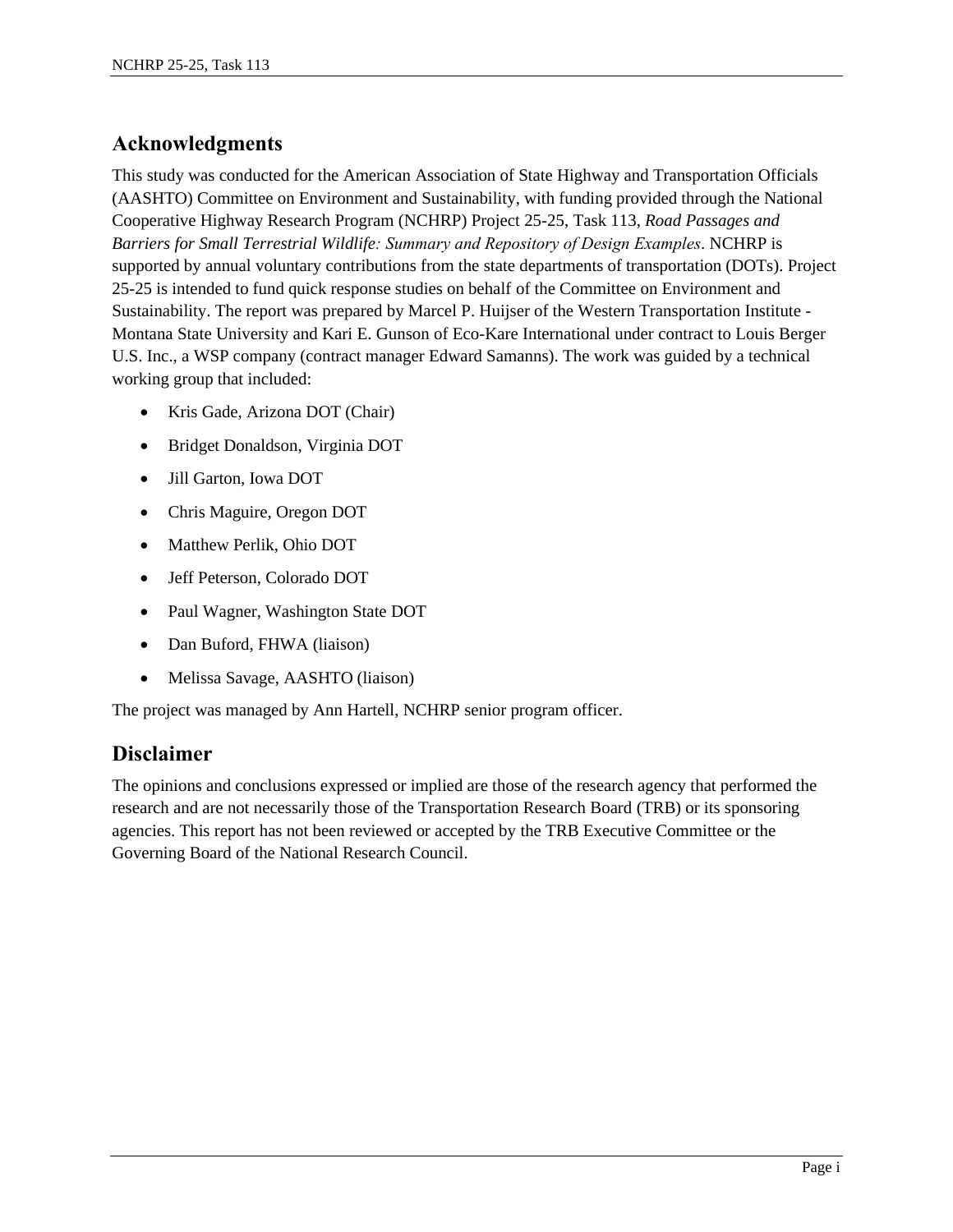## **I. MATERIALS CREATED AS PART OF THIS PROJECT**

- 1) Literature Review Report & Annotated Bibliography
- 2) Expert Survey Report
- 3) Consideration Reports
- 4) Case Studies (7)
- 5) Project Summary Report
- 6) Presentation Slides
- 7) Repository of Designs

All of the above materials are organized on the project website:

<https://apps.trb.org/cmsfeed/TRBNetProjectDisplay.asp?ProjectID=4337>

in the following zip folders and stand-alone files:

- 1) 25-25-113 Background Information.zip (Literature Review Report and Annotated Bibliography; Expert Survey Report)
- 2) 25-25-113 Consideration Reports.zip (6)
- 3) 25-25-113 Case Studies.zip (7 studies; 4 documents)
- 4) 25-25-113 Project Summary Report.pdf
- 5) 25-25-113 Presentation.pptx
- 6) 25-25-113 Repository.zip (image and design files; index to files; instructions to find and access files)

## **II. DESIGNATED AND NON-DESIGNATED CROSSING STRUCTURES**

This document summarizes the current state of practice, design considerations, and research needs for designated and non-designated crossing structures and barriers for small animal species and is based on the literature review, expert survey, consideration documents, and knowledge and experience of the authors. The literature review with Annotated bibliography, expert survey, consideration reports, and case studies are available as separate documents produced for this project (NCHRP 25-25, Task 113).

#### **A. SUMMARY**

Based on the expert survey, designated crossing structures were the most common method for providing safe crossing opportunities across roads for all small animal species groups (70% of the respondents). In some cases (4% of respondents), amphibians and reptiles were actively carried across roads. Based on the literature review, designated crossing structures were primarily implemented (72% of the time) as part of general road construction or reconstruction. Structures were mostly implemented when a road bisected habitat used by a rare species or the road bisected a natural area, regardless of whether it was formally protected.

Designated crossing structures were most often installed for amphibians and reptiles followed by small terrestrial mammals. Underpasses were more commonly installed with a bottom, but in 20% of the cases, bottomless structures were installed. Open-top tunnels were installed 45% of the time compared to closed-top tunnels, primarily for amphibians and reptiles. Cover was added to the structures 52% of the time.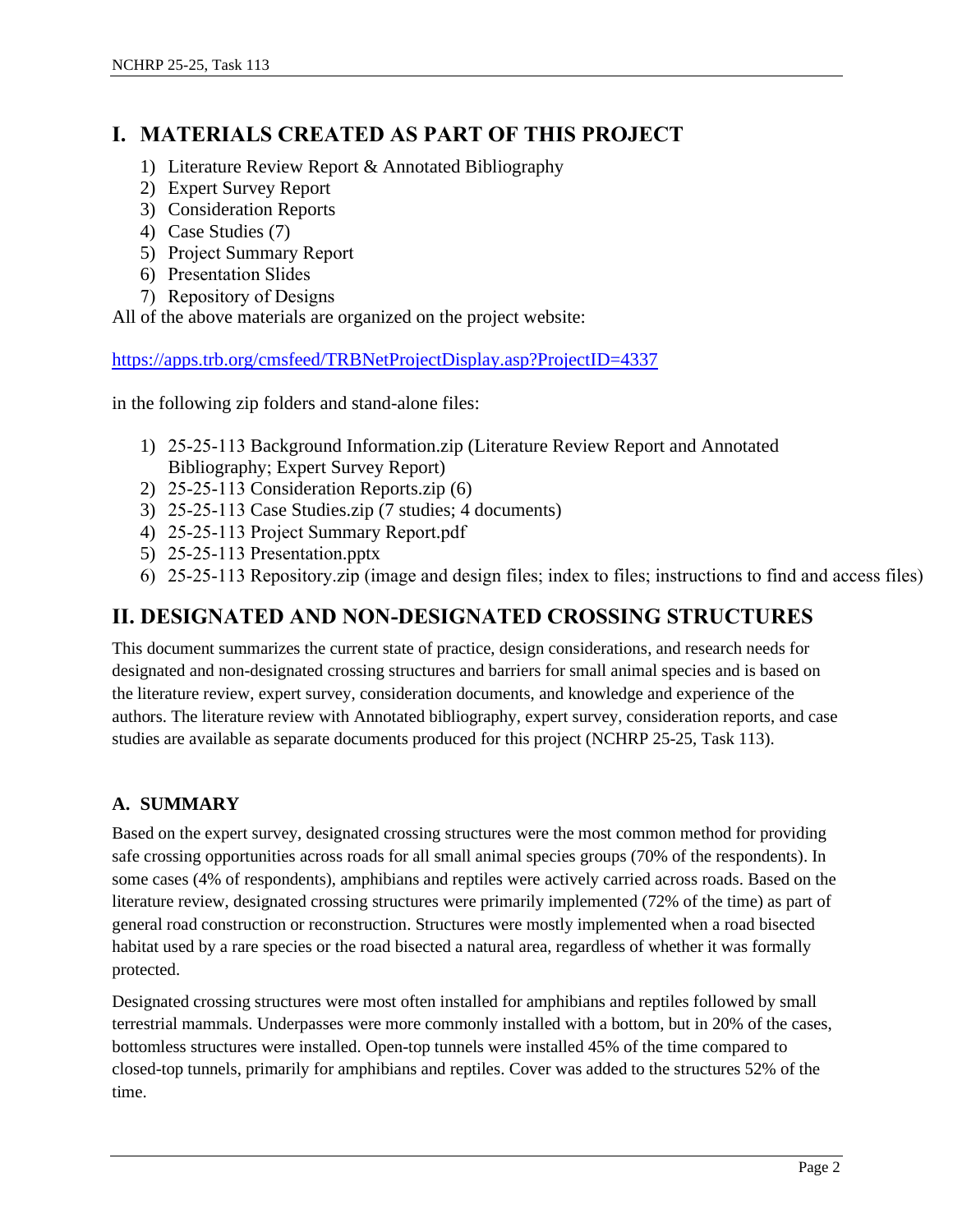Existing non-designated structures that were installed for other purposes than the passage of small animal species (e.g., hydrology, large mammal passage, or motorized vehicle use) can, depending on the location, dimensions, and other factors, also serve as a safe crossing opportunity for small animal species. Such non-designated structures were monitored for small animal species in 25% of the studies reviewed.

Drainage culverts can be effective passages for amphibians and turtles, and when dry for terrestrial small mammals. Passage for terrestrial (small) mammals can also be accommodated through a dry pathway on the ground, primarily for structures with a height or width greater than 3 meters [m], or shelving above water levels for structures where height or width was less than 3 m. Other modifications to both nondesignated and designated structures included addition of cover or natural substrate, creation of water pools at or near the entrances, and the implementation of a suitable path (fine substrate, flat) through rip rap on a steep slope (e.g., through larger rocks and boulders implemented to stabilize a stream or river bank).

Maintenance issues were mainly a concern for structures designed or modified for amphibians and reptiles. This included flooding of the structures, accumulation of road salt and other pollutants, garbage, and debris from vegetation. Several respondents reported vegetation overgrowth at structure entrances. In two cases, beaver exclusion screens were removed to create functional passage for turtles. In some cases, rip rap (e.g., larger rocks inside and at entrances to structures) inhibited movement of small animal species and trapped tortoises and amphibians. In three cases, overpasses were at least partially designed or completely designed for small animal species: amphibians in the Netherlands; snakes in Canada, and small animals in Washington state.

In the literature review, almost all the studies (49 of 57 or 86%) monitored the crossing structures for use by the target group(s) or species. In the expert survey, crossing structures were monitored 77% of the time, but effectiveness at reducing the barrier effect was unknown in 48% of cases.

Multiple techniques were used to monitor amphibian and reptile movements along barriers or at crossing structures: e.g., pit-fall traps, Passive Integrated Transponders (PIT) tags, tracking (e.g., sand, marble dust, "ink" pads), fluorescent pigments, and cameras (active, motion, and time-lapse). Cameras were most often used to monitor small mammal usage of tunnels; however, other methods included tracking with paper, telemetry, and trapping with fluorescent dye. Monitoring was most often conducted for three seasons after crossing structures were implemented.

#### **B. DESIGN CONSIDERATIONS**

- Crossing structures can provide habitat connectivity, but they do not necessarily reduce road mortality. Barriers (fences or walls) can reduce road mortality and can guide or funnel animals to the crossing structures. Therefore, as a general rule, always consider including barriers and connecting them to the crossing structures.
- The length of a structure (i.e., road width) is negatively correlated with passage, especially for amphibians and small mammals. Therefore, consider increasing the width and/or height of a structure for wider roads. Alternatively, create two separate structures, one for each travel direction, with an open median in between. The fenced median may also serve as a "resting" place before the animals proceed to the second structure.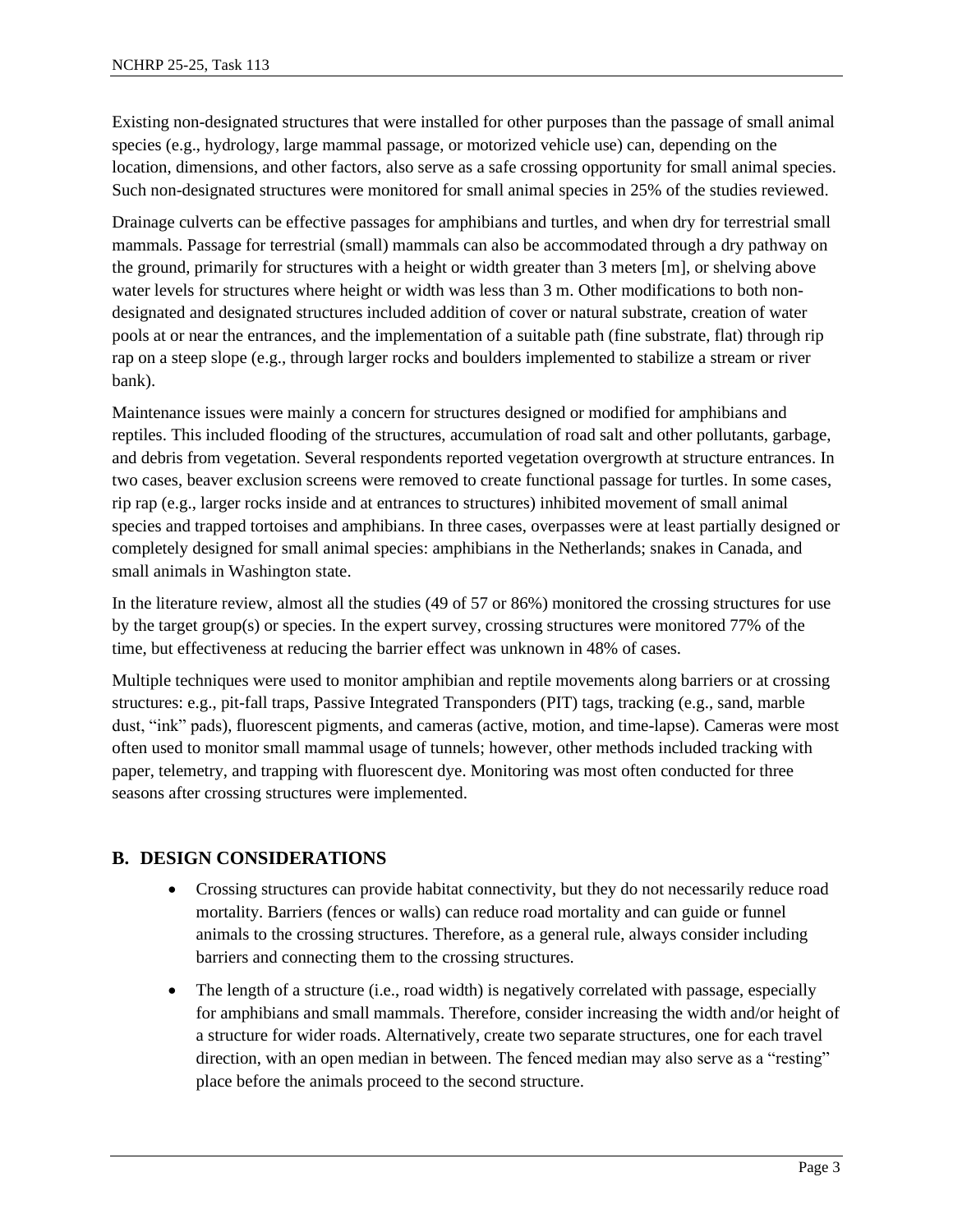- Small animal passage was positively correlated with cover, especially for small mammal species. Consider keeping or implementing cover at the entrances and inside the crossing structures. However, care must be taken at structures that also have a hydrology function; cover should not reduce or block water flow.
- The temperature inside structures should be similar to that of the surroundings, especially for amphibians, snakes and turtles. To achieve this, consider wider, taller, and shorter structures, and skylights or openings in the top of the structure (e.g., slots or grates).
- Light inside underpasses is important and can be provided through skylights, openings in the top of the structure (e.g., slots or grates), or through two separate structures, one for each travel direction, with an open median in between.
- High water velocity inside structures can inhibit movement of small animal species including amphibians. Consider providing dry refugia (e.g. boulders that stick out above the water level), and a structure that is sufficiently wide and tall to also have riparian and terrestrial habitat along the sides of the stream or river.
- Structures need to accommodate a sufficiently high enough number of small animals to pass to maintain connectivity and to ensure population viability. This can be achieved by building the structures in the correct location, having enough structures, and having the right dimensions. While this concept applies to all species, this is perhaps best illustrated by amphibian and snake species that have mass spring or fall migration between their winter habitat and breeding habitat and need to have many individual animals move from one side of a road to the other side of the road in a very short time.
- Crossing structures should be level with surroundings; animals should not have to "climb up" into a structure or "descend" out a structure. This ensures a better "line of sight" through the structures for the animals that approach, and it also ensures that substrate and soil humidity inside the structures are similar to that of the immediate surroundings.
- Location in relation to habitat and relatively short distances between crossing structures (e.g. several dozens of meters at the most for many amphibian species) are extremely important. Consider the home range size and daily (or nightly) travel distances of the target species when deciding on the appropriate interval between crossing structures. Also consider elevating a road when it is practical and feasible, and when the known crossing hotspot is reoccurring and an adequate distance.
- Structures need to be maintained to ensure that the requirements of the species continue to be met (e.g., soil, water, vegetation, cover) and allow permeability, e.g. free of obstruction to movements of the target species. Maintenance efforts can be reduced by integrating routine protocols and referring to best management practices for beaver management, e.g., pond leveler pipes.

#### **C. RESEARCH NEEDS**

Dozens of survey respondents thought more research (especially monitoring of effectiveness) was required to inform best practices for implementation of designated wildlife crossing structures for small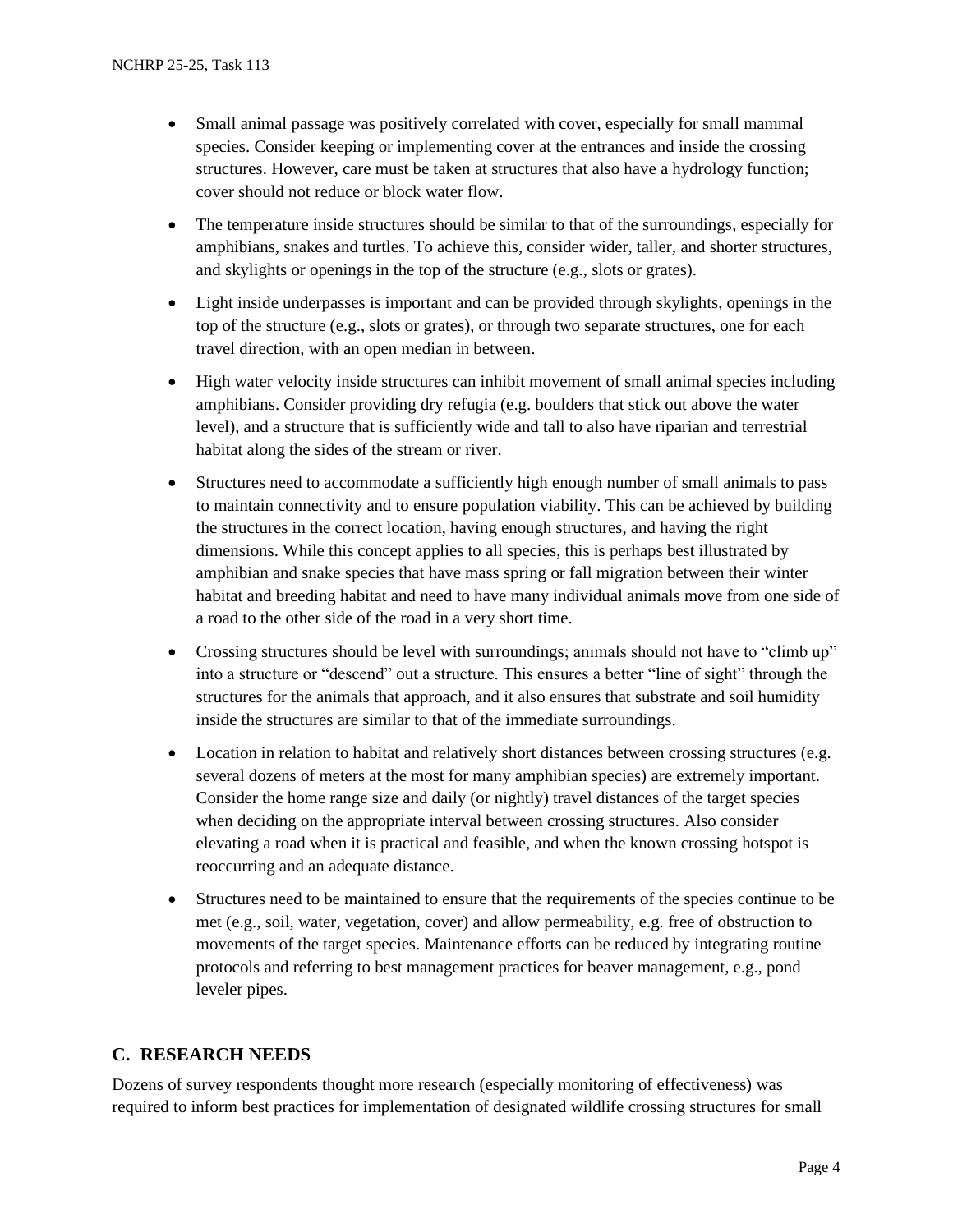animal species. In addition, respondents thought more research and subsequent recommendations were required to modify existing non-designated structures to facilitate passage by small animal species. The highest priority is for reptiles, followed by amphibians, and finally small mammals. Research needs as formulated by the respondents to the survey:

- Evaluate whether target species move through crossing structures during essential periods of their life cycle (e.g., juveniles during dispersal periods, and adults during breeding periods).
- Evaluate if both male and females of a target species are crossing through structures.
- Evaluate crossing structure use up to at least five years or five seasons to cover a potential "learning period" for the animals regarding the location of the structures and how to access them, and to monitor potential changes in population size after the mitigation measures were implemented.
- Evaluate the importance of structure dimensions (height, width, and length) and modifications to existing structures originally built for other purposes with regard to use by small animal species. Examples are varying cover and substrate, open-top versus closed-top, and open-bottom versus closed bottom. Develop experimental approaches for appropriate design characteristics of the crossing structures
- Formulate hypotheses and implement study designs that allow researchers to measure if the barrier effect has been reduced as a result of the implementation of the crossing structures. Move beyond assessing the use of crossing structures and evaluate effectiveness (e.g., through Before-After-Control-Impact study designs).
- Improve methods for detecting cold-blooded animals such as amphibians and reptiles using crossing structures (e.g., through break-the-beam triggers associated with a camera (e.g. Hobbs and Brehme, 2017), time-lapse systems that have sufficient power supply, software that focuses on identifying animals in images (to differentiate from the many images that do not show animals), and detection methods that work in or under water (e.g., for turtles).

## **III. BARRIERS**

This section summarizes the current state of practice, design considerations, and research needs for exclusion barriers for small animal species. This summary is based on the literature review, the expert survey, the consideration reports, and the knowledge and experience of the authors. The literature review, expert survey and consideration reports are available as separate documents produced as a part of this project (NCHRP 25-25, Task 113).

## **A. SUMMARY**

Barriers such as fences and walls were the most commonly implemented measure to mitigate road mortality for amphibians, reptiles, and small mammal species. Outreach and warning signs were also regularly implemented. Barriers were most frequently installed for reptiles, followed by amphibians and small mammals. In most cases, effectiveness of the barriers was unknown or not measured.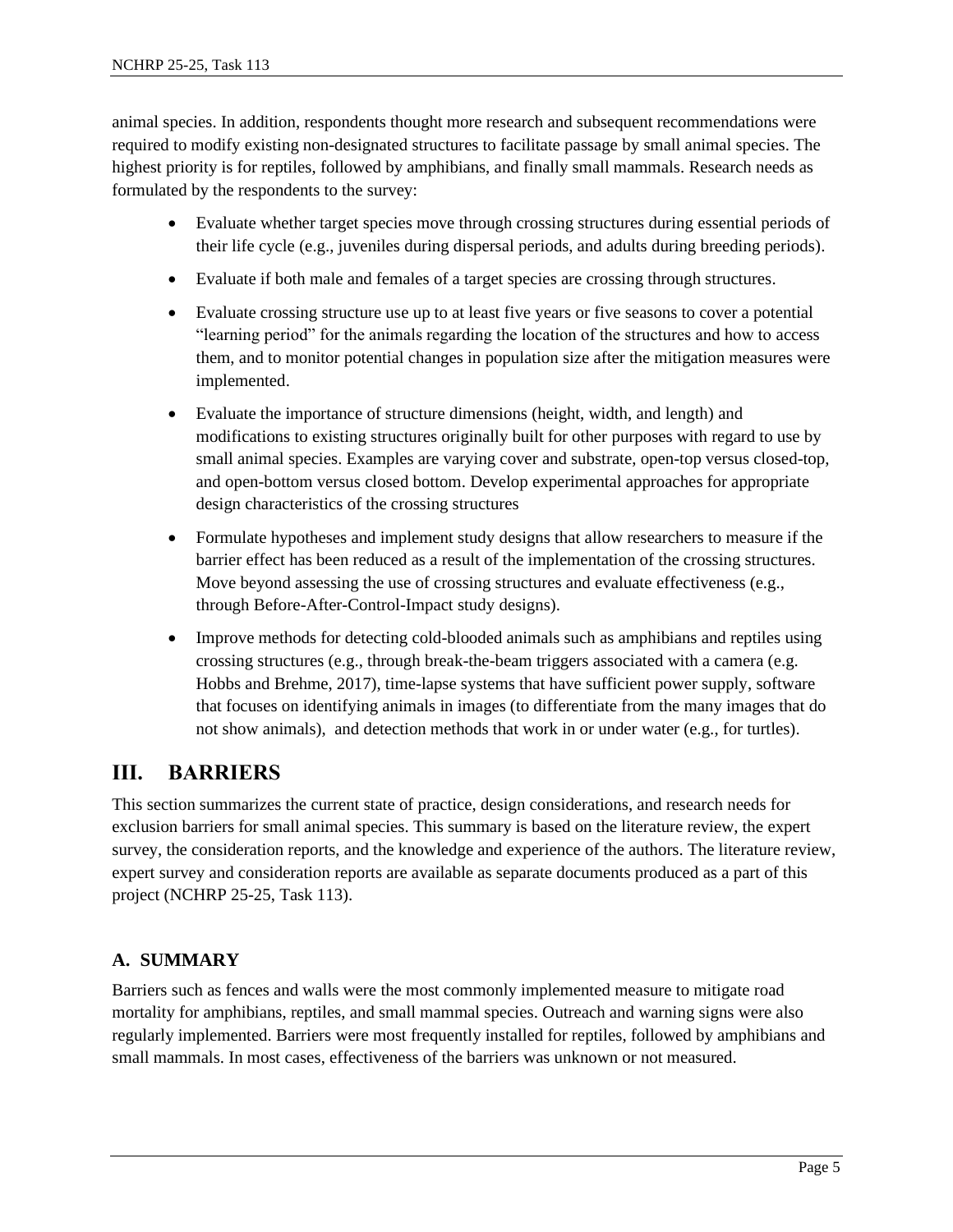Woven wire (reptiles) and plastic sheets (amphibians) were the most commonly used materials for barriers. Multiple, diverse materials were used for small mammals, but chain-link or woven wire were the most common fence materials. Chain-link and plastic sheets were deemed the most effective. Concrete barriers were used in six cases to exclude small animal species from roads.

A climbing deterrent was installed at the top of the barrier most often for amphibians (53%) followed by reptiles (46%) and small mammals (33%). In 92% of the cases, the barrier was buried in the ground to stop animals from digging or crawling under the barrier.

The average length of road with a barrier on both sides was 2.05 miles (3.3 kilometers [km]) with a minimum of 0.19 mile (0.3 km), a maximum of 18.8 miles (30 km) and a standard deviation 4.2 miles (6.7 km). Barriers were most often shorter than 0.62 mile (1 km) long for amphibians (43% of the time) and most often longer than 3.1 miles (5 km) for reptiles (37% of the time).

Forty-four of the studies that had installed barriers reported an issue or concern within an average of 2.2 years after barrier installation. Continuous maintenance was required as a result of poor design, installation, vandalism (e.g., trampling by all-terrain vehicles), mowing practices, holes, washouts caused by erosion, snow and ice damage, fallen trees, and vegetation overgrowth. In 17 cases, the barrier material was not suited for the target species, and at some sites the barrier material was replaced after initial installation.

When the effectiveness of the barriers was monitored (67% of the time), presence of both live and dead animals on the road were measured 85% of the time. A control transect was included in the study design 42% of the time. For all study designs reviewed in the literature, 23 studies reported an average road-kill reduction of 65% (minimum 16%, maximum 100%, standard deviation 31%). Fencing ineffectiveness was primarily caused by gaps in the fence, washouts or barrier deterioration, or animals crossing at or beyond the fence-ends. In some cases, animals were able to climb over or move under the fence, e.g., at washouts or through digging.

## **B. DESIGN CONSIDERATIONS**

- Effective barriers reduce road mortality and make the road corridor into a near absolute barrier for the target species. Therefore, as a general rule, always include safe crossing opportunities for the target species when implementing a barrier. The location, spacing and dimensions of the crossing structures should be designed for the target species.
- Barriers are often too short; they do not completely cover the roadkill hotspot and animals still access the road at or beyond the fence-end. Barriers should cover the entire length of a road mortality hot spot and an adjacent buffer zone.
- Barriers are most likely to be effective at locations where target species predictably cross in the same location every year. Prioritize the installation of barriers along road sections that have shown a consistent mortality problem over many years to minimize the risk of mitigating the wrong road sections.
- Partial barriers (i.e., barrier on one side of the road or with gaps) are typically not effective. Implement barriers on both sides of a road and start and end the barriers at the same location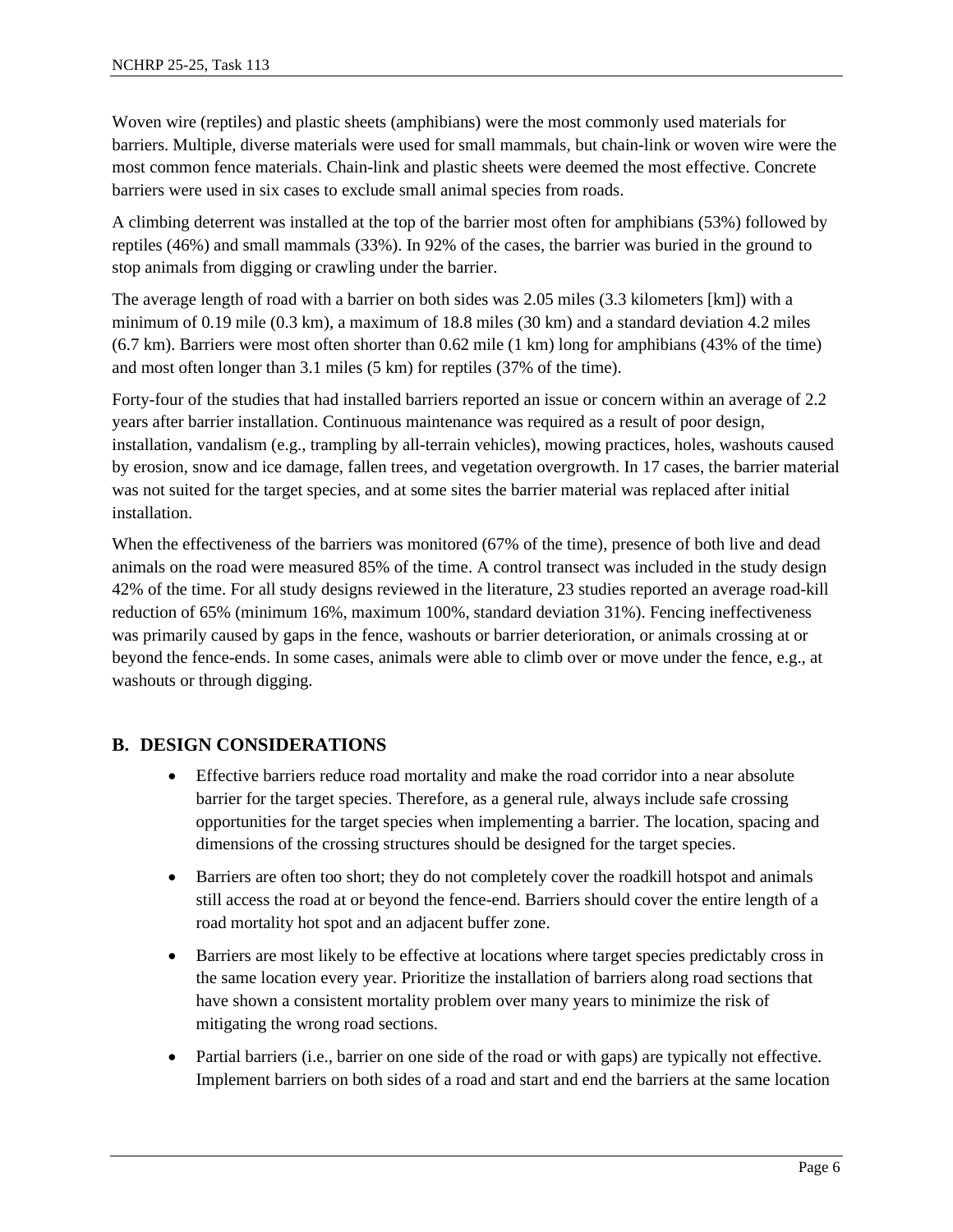on opposite sides of the road when suitable habitat or terrain exists (i.e., no staggered fence ends).

- Effective barrier-end treatments are required to reduce fence-end mortality. The best fenceend treatment is to extend a fence beyond the road crossing hotspot (e.g., adjacent buffer zone), and to tie the fence-end into an approporate feature, such as a concrete bridge abutment, or rock cliff. If this is not possible, then, technical designs such as curved ends that limit crossings at or immediately beyond a fence-end are advisable.
- Amphibians and reptiles that walk alongside barriers can overheat. Consider implementing a component such as shrubs, cover objects, or overhangs in the barrier that provide shade.
- Amphibians have been observed walking by crossing structures. When animals cannot move far, e.g. amphibians, the location of the barriers and guide-walls are extremely important to reduce the movement distance of the animals and to maximize crossing structure use.
- Barrier walls or fences that are integrated into the roadbed e.g. below-grade may allow animals to escape to the safe-side of the barrier along its length. When barriers or fences are above ground, proven designs for jump-outs or other escape opportunities should be considered.
- Fence effectiveness is reduced e.g. road mortality occurs at gaps in barriers at intersections, access roads, driveways, and private property. Consider effective treatments such as passages or grates and barriers at these gaps to reduce animal breach locations.
- Barriers are often compromised with high water levels and wash-outs from below ground weater flow especially when barriers are near the road pavement surface. Consider effective placement of barriers, selection of materials, and installation methods to reduce water flow impacts.
- Some animal species (e.g., snakes) can use vegetation that grows adjacent to barriers to climb over barriers. Therefore, consider vegetation maintenance close to the barriers to reduce the likelihood of animals breaching the barriers.
- Barriers on steep slopes or near the road shoulder are more likely to be affected by erosion, resulting in substantial gaps and breach points. Carefully consider the location of barriers on slopes with regard to potential erosion.

#### **C. RESEARCH NEEDS**

- Develop innovative and robust barrier designs and installation methods for specific animal groups and species at reduced costs. Barriers need to be designed so that they are both highly effective and require no or minimal maintenance.
- Develop alternative mitigation strategies for birds and arboreal species because traditional barriers are not effective for non-terrestrial animals. Avian scavengers that feed on road-kill are a specific concern. This may be, at least partially, addressed through frequent carcass removal.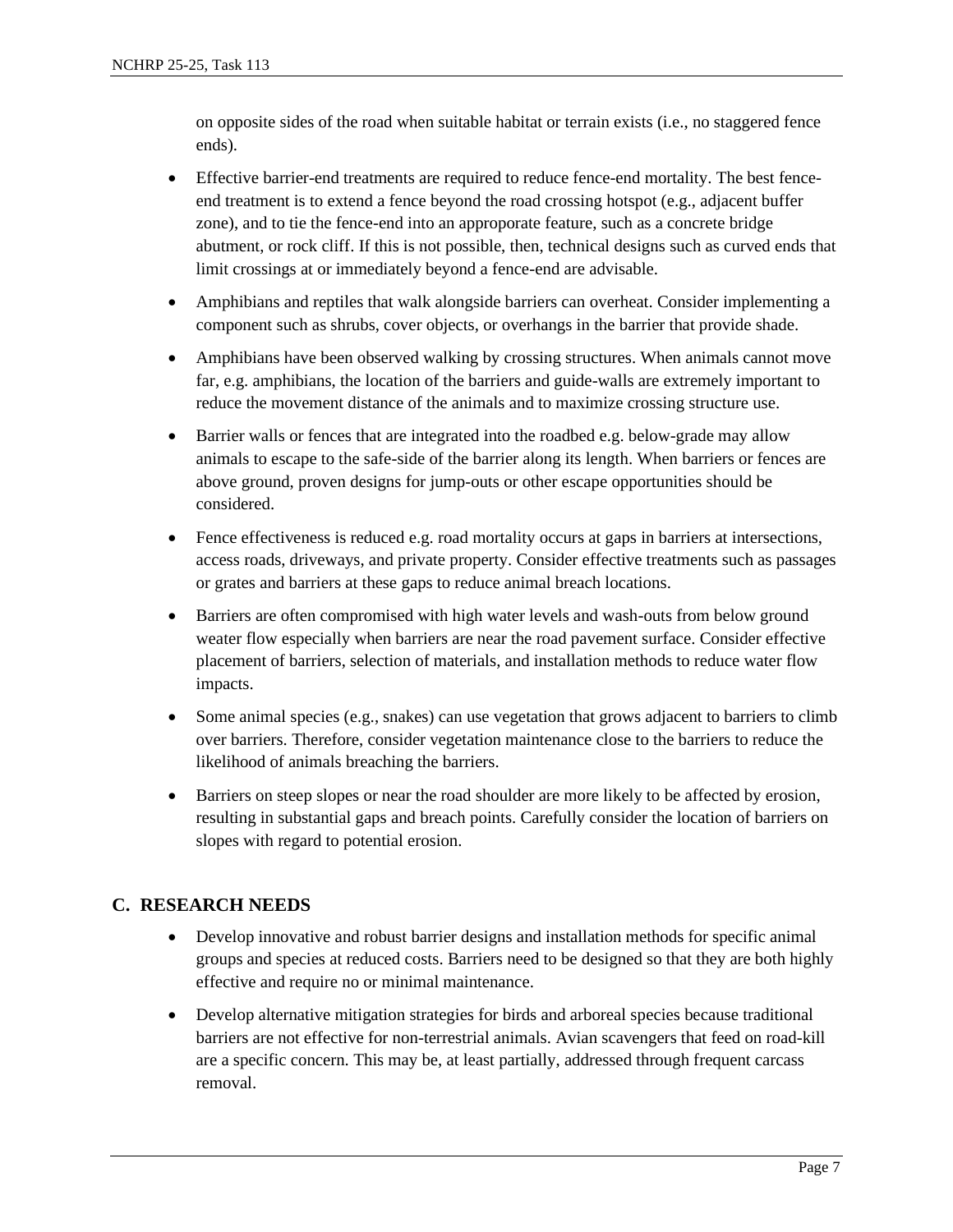- Investigate effective designs of jump-outs or escape ramps for specific target species.
- Evaluate the effectiveness of other mitigation strategies aimed at reducing direct road mortality for small animal species such as awareness, signage, and animal detection systems designed for small species.
- Combine road mortality (and connectivity) studies with information on the population size of the target species.
- Improve safety protocols for people who help carry animals across roads (e.g., during mass spring migration of amphibians).

## **IV. OVERALL RECOMMENDATIONS**

The costs for oversight during construction, maintenance, monitoring, and adaptive management of barriers and crossing structures should be integrated into the project costs by the responsible road authority or developer. If these costs are not budgeted for, mitigation measures may be installed incorrectly compromising effectiveness. Further, monitoring will allow adaptive management measures to be implemented, and routine maintenance will ensure effectiveness. Coordination is required between multiple agencies, and those charged with construction, maintenance personnel, and monitoring during the planning, construction, and monitoring phases.

Compared to large mammals, small animal species move more slowly over shorter distances and require specialized habitat and physiological conditions in both aquatic and terrestrial environments. This has consequences for the design and implementation of measures aimed at reducing road mortality and at maintaining or improving habitat connectivity. The location of crossing structures and the interval between structures must be carefully considered in relation to the home range, daily (or nightly) movement distances, and adjacent suitable habitat.

Structures that best fulfill the abiotic and biotic needs for small animal species are structures that provide consistent and homogenous microhabitat conditions (e.g., temperature, substrate, light, and vegetation) required by the target species. This is more easily provided with overpasses and/or large open-span bridge and perhaps with open-slot and open bottom shorter tunnels.

Non-designated, existing structures built for other purposes can also provide safe crossing opportunities for small animal species. These may include small  $( $9.8$  feet [3 meter]) drainage culverts but larger box$ culverts and span bridges; and structures built for livestock, recreation, or large animal passage are ideal because they are generally large in size and able to accommodate suitable microclimates. Additional modification to facilitate use may be best implemented during structure upgrades or replacements, e.g., concrete bench or walkway or skylight/grates in smaller structures. Other modifications may or may be retro-fitted into an existing larger structure, e.g., added shelf, cover objects, or substrate. Other modifications may include providing dry refugia such as boulders or altering the water flow through a structure with baffles. Multi-species considerations for both dry and wet passage can be accommodated with installation of concrete, metal or wood shelving, rails, or benches.